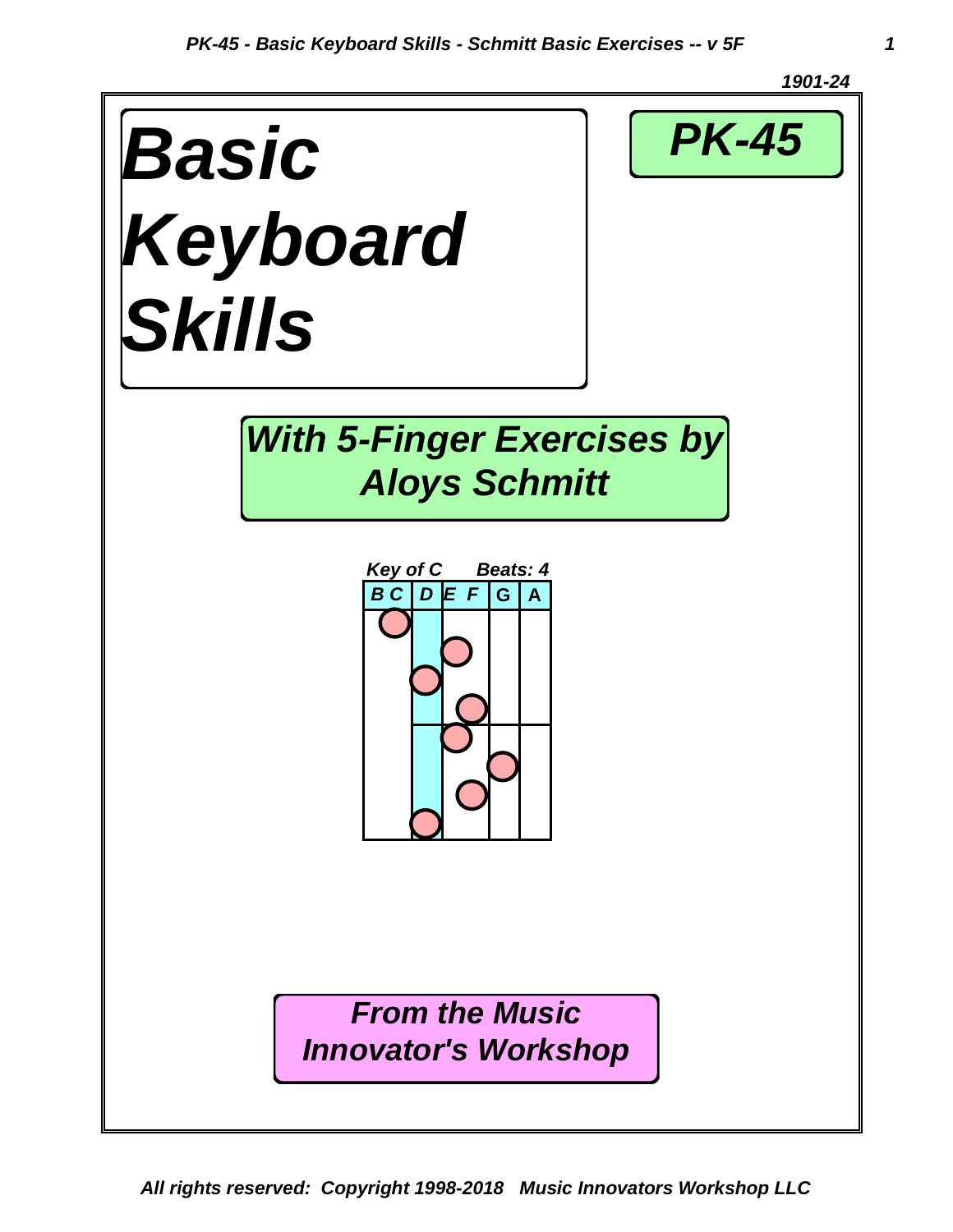

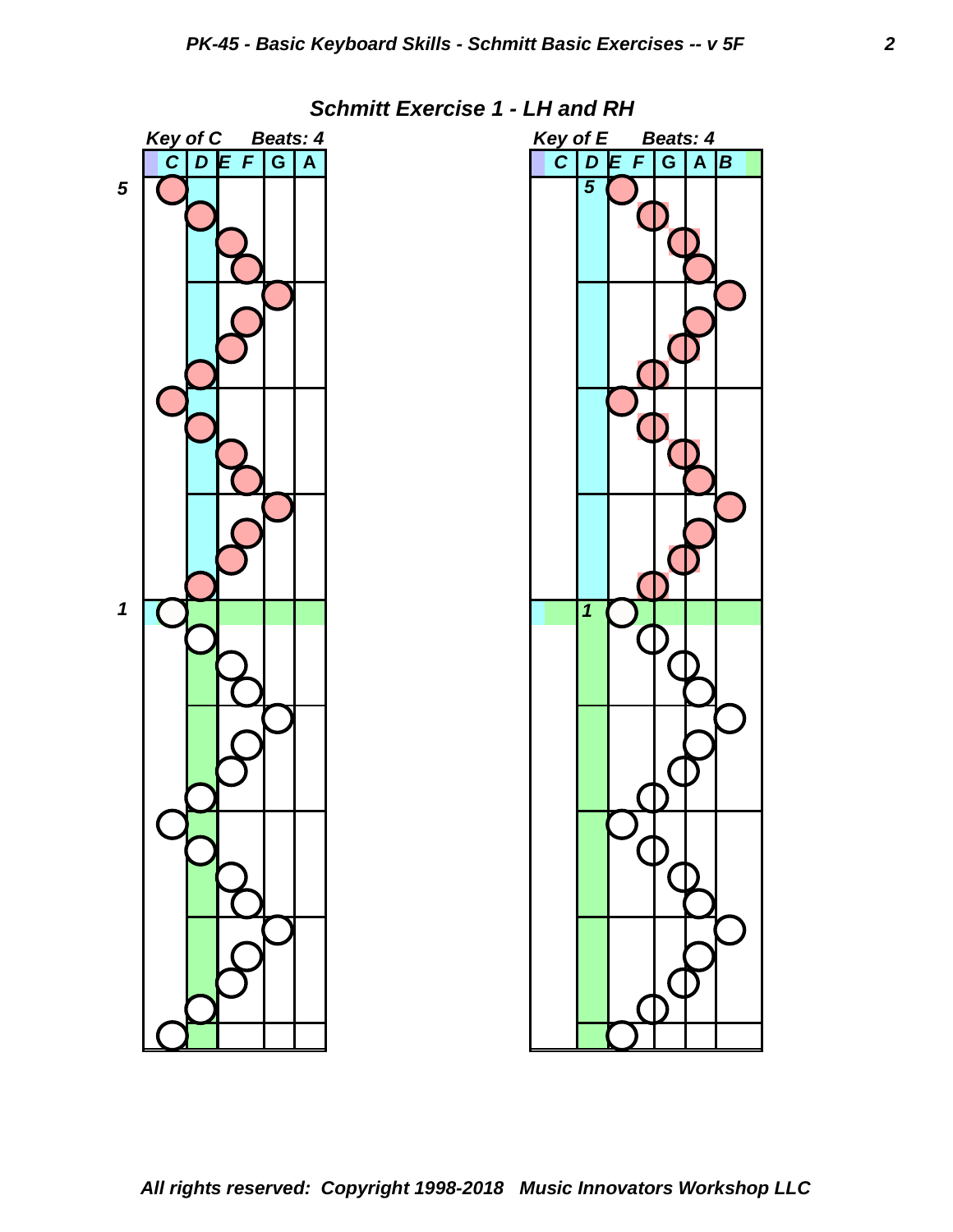



*All rights reserved: Copyright 1998-2018 Music Innovators Workshop LLC*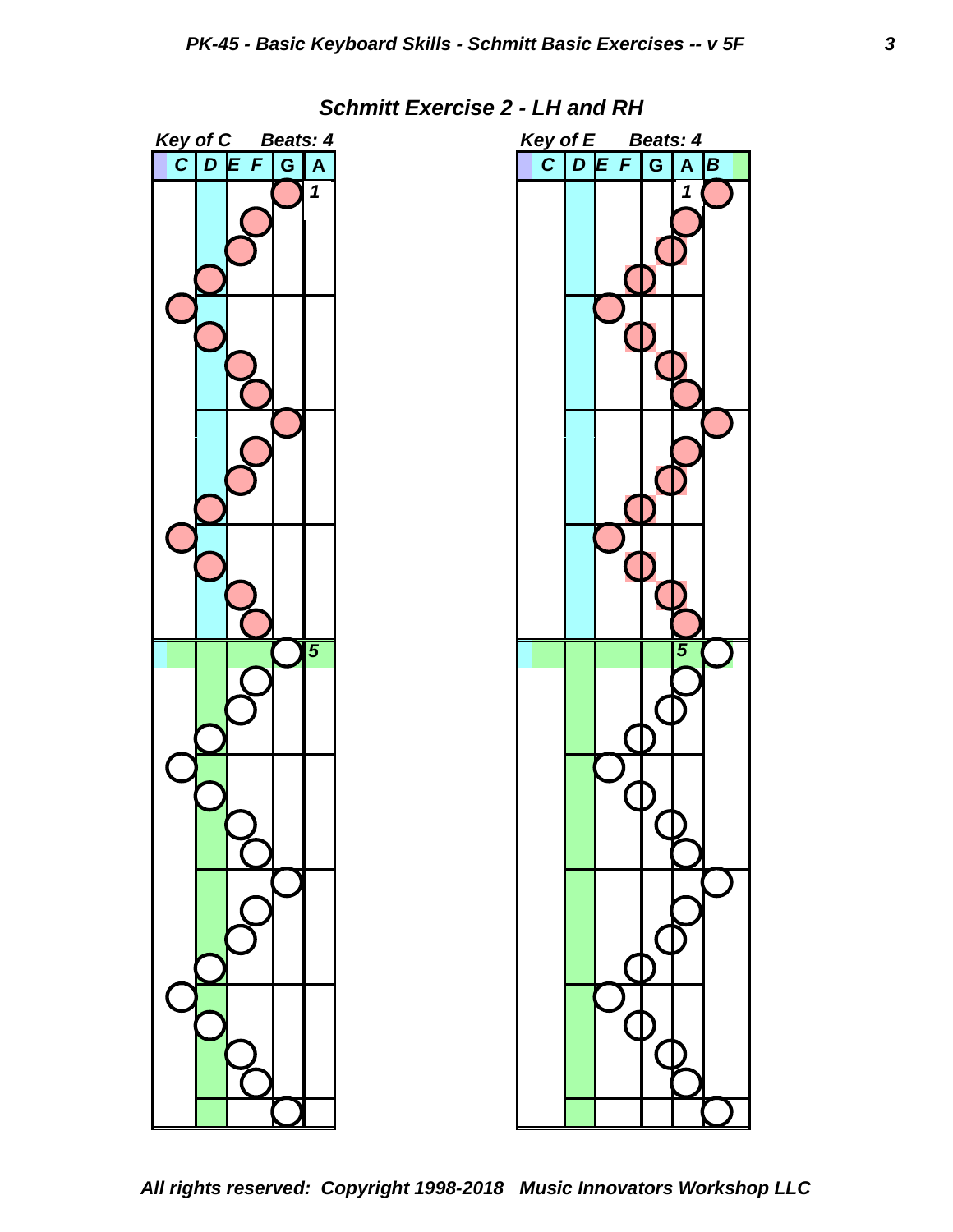*Key of C Beats: 4 Key of E Beats: 4 C D E F* **G A** *C D E F* **G A** *B 5 1 5 1*

 *Schmitt Exercise 3 - LH and RH*

*All rights reserved: Copyright 1998-2018 Music Innovators Workshop LLC*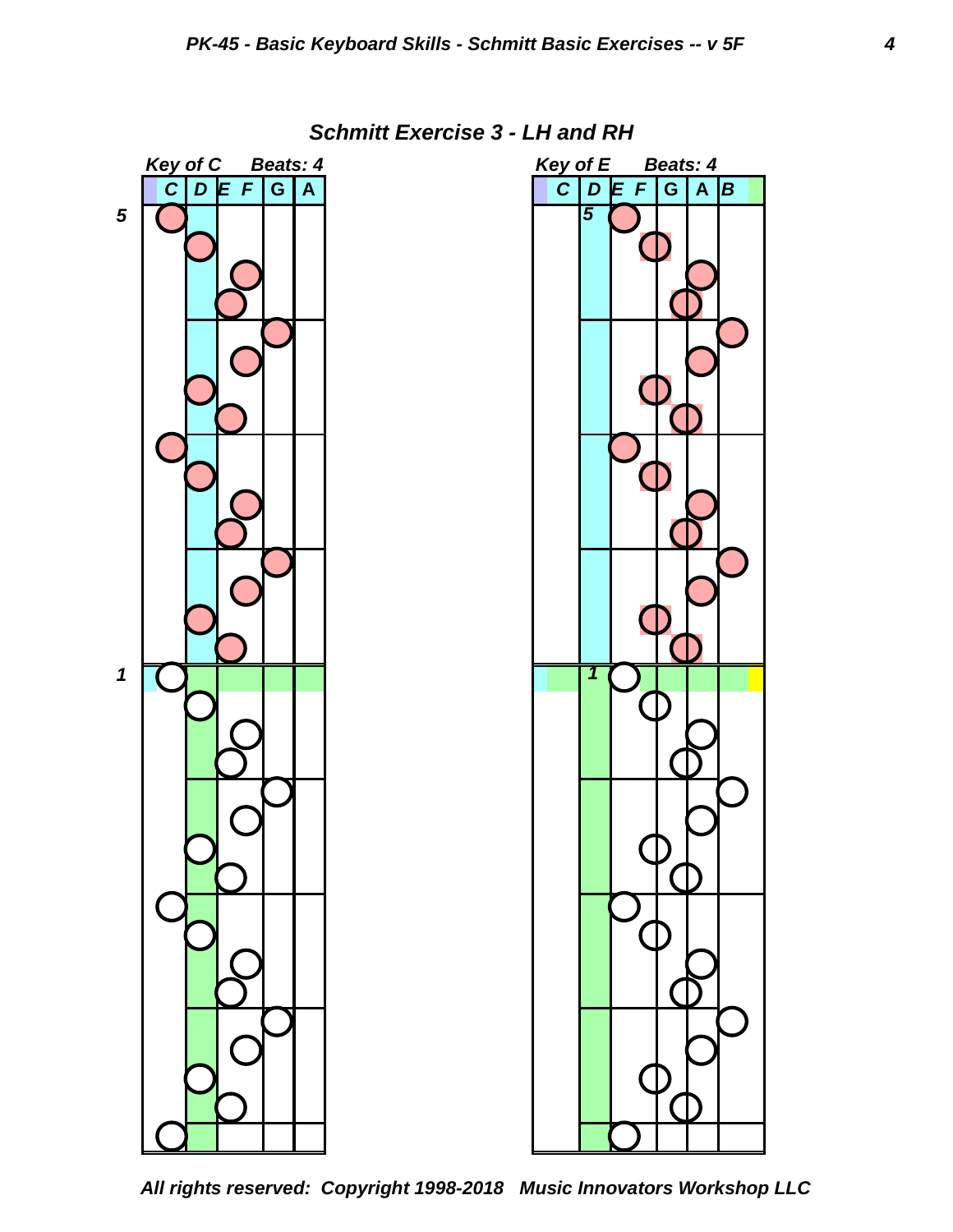

## *Schmitt Exercise 5 - LH and RH*

*All rights reserved: Copyright 1998-2018 Music Innovators Workshop LLC*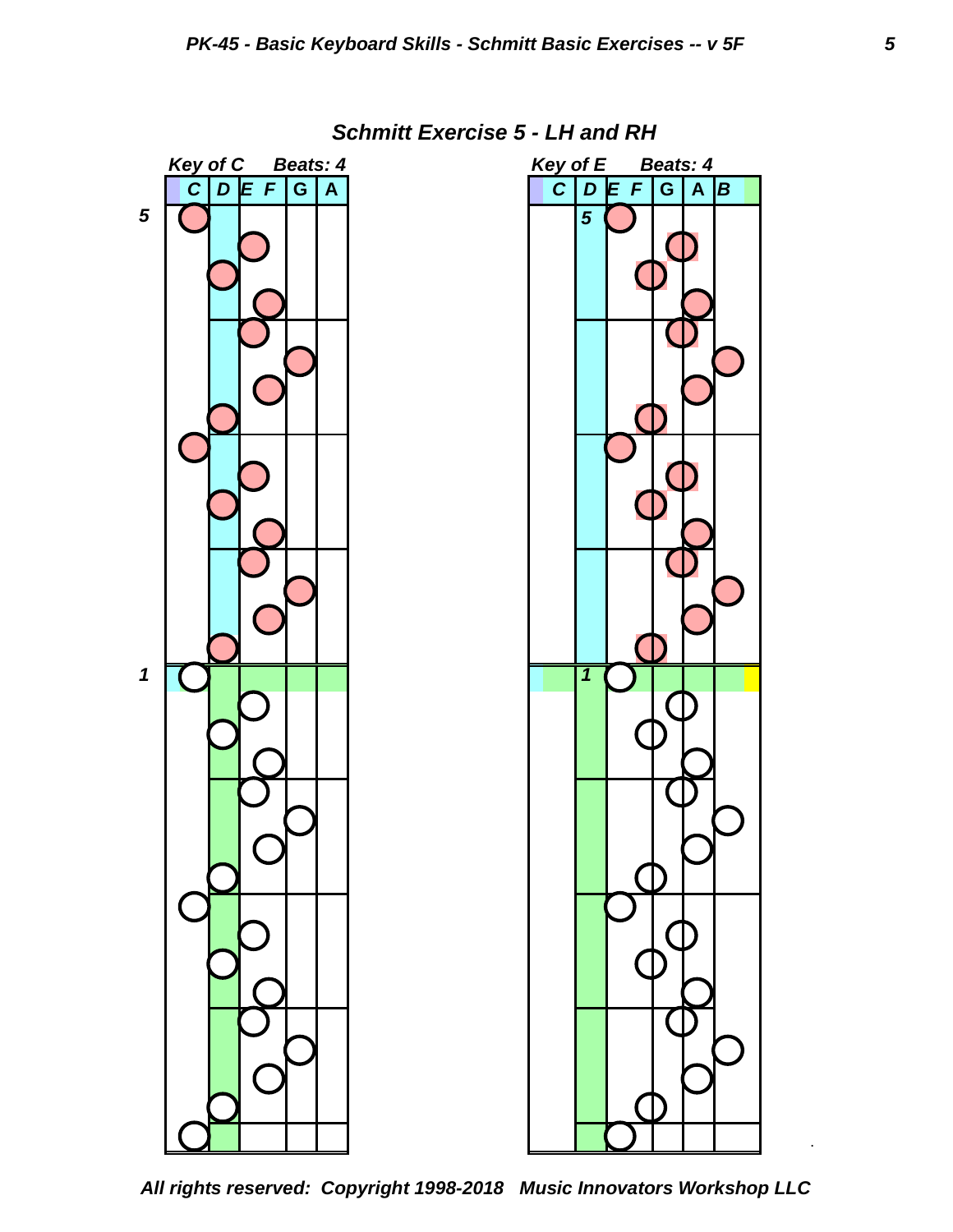

*All rights reserved: Copyright 1998-2018 Music Innovators Workshop LLC*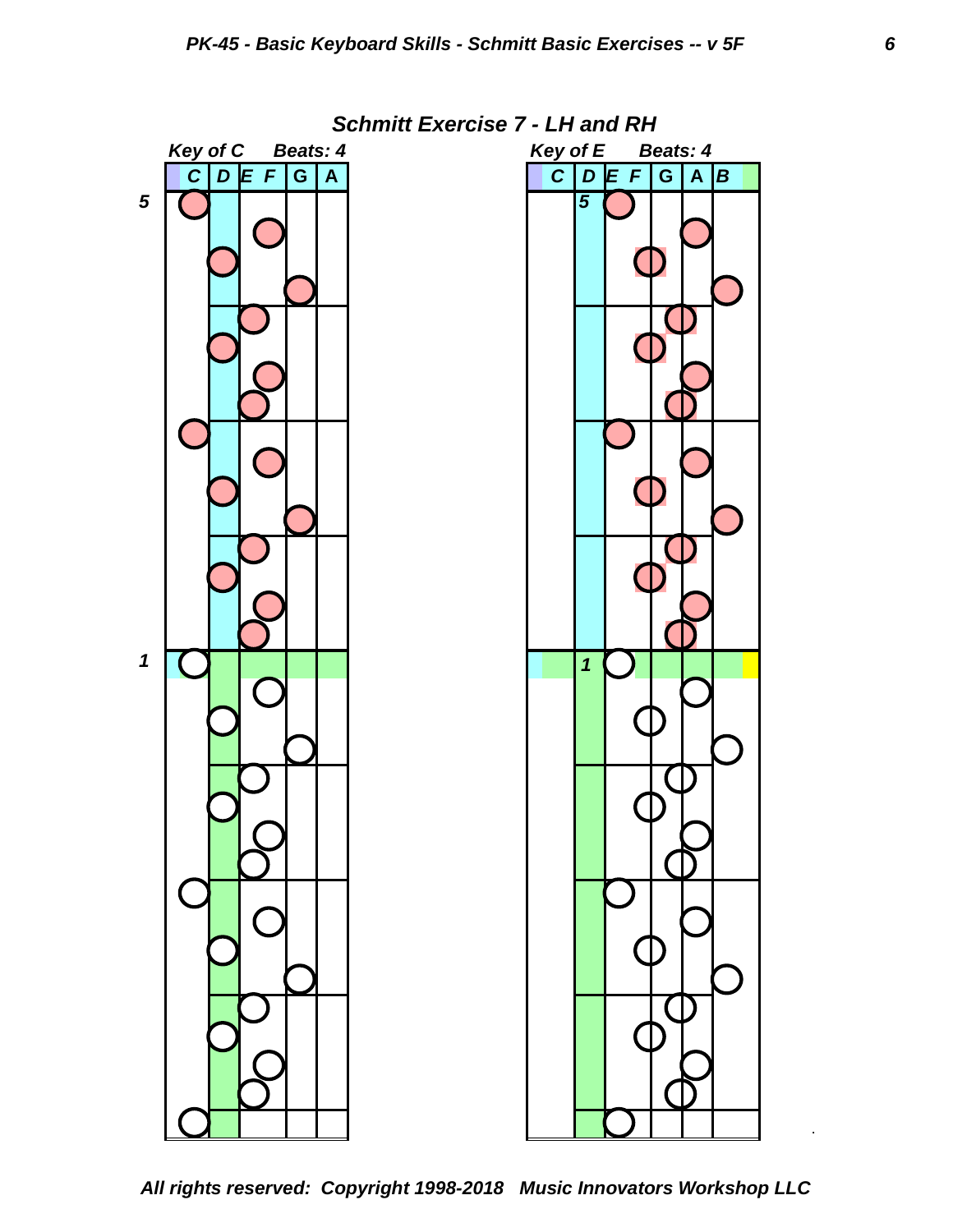

*All rights reserved: Copyright 1998-2018 Music Innovators Workshop LLC*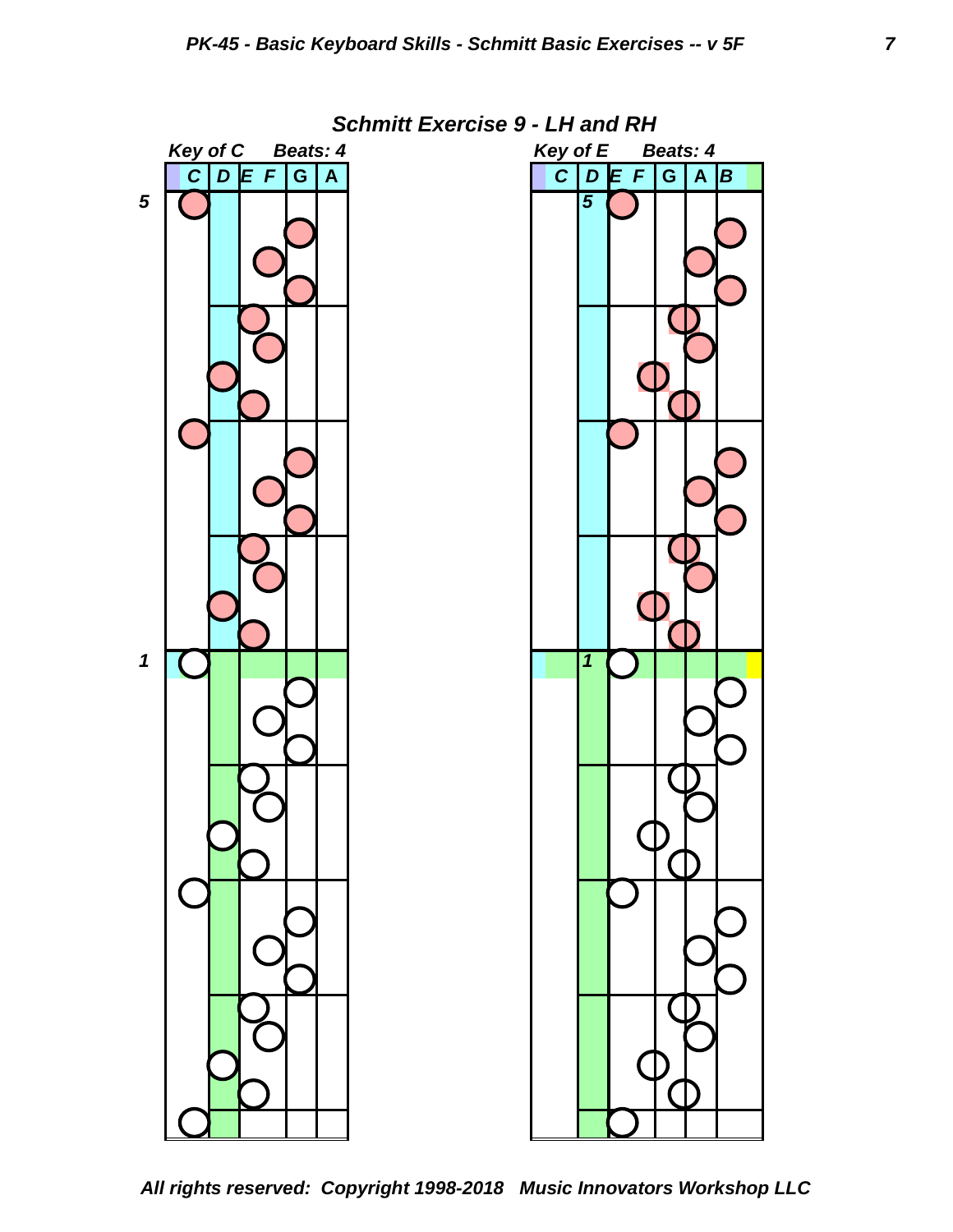

*All rights reserved: Copyright 1998-2018 Music Innovators Workshop LLC*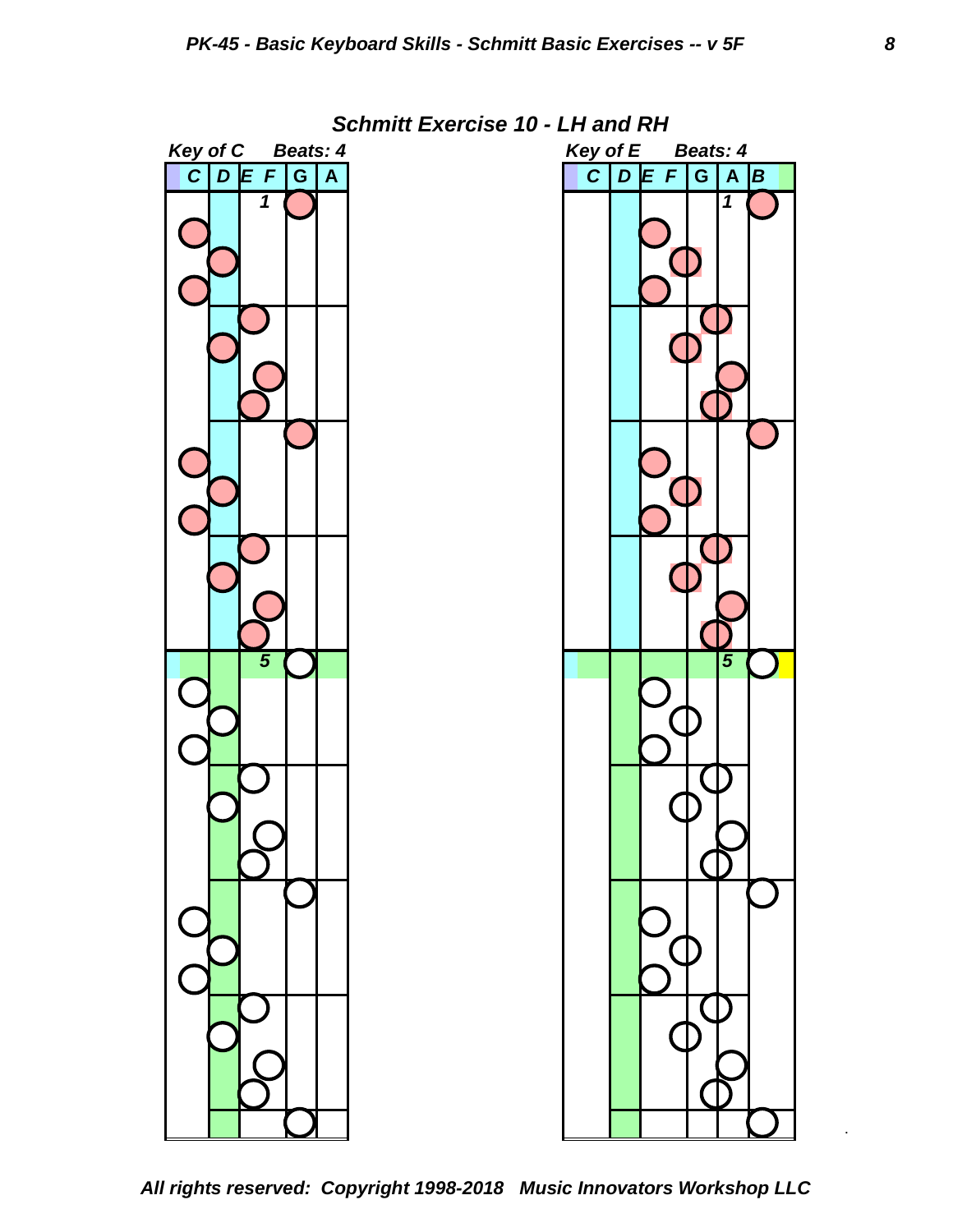

*All rights reserved: Copyright 1998-2018 Music Innovators Workshop LLC*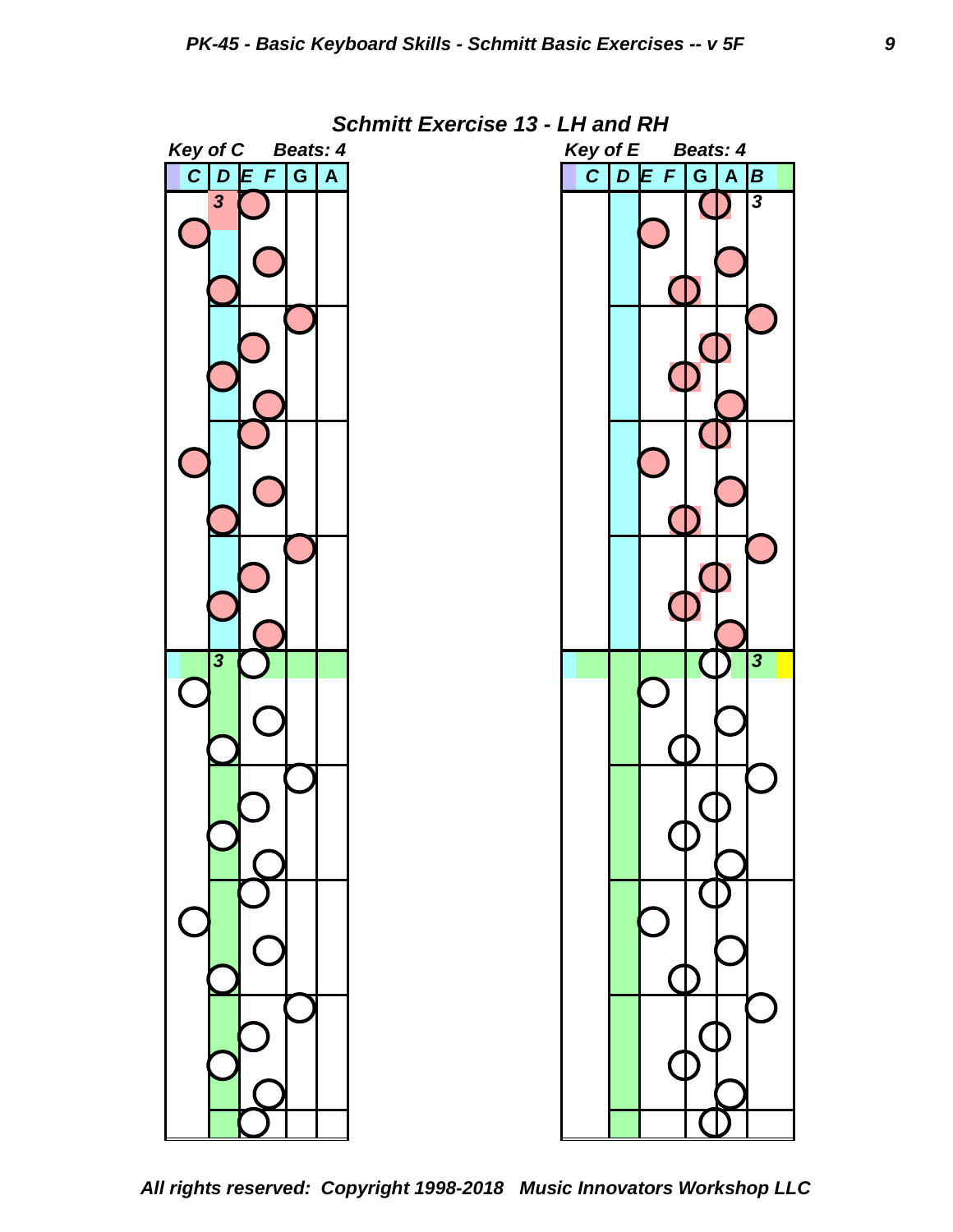

*All rights reserved: Copyright 1998-2018 Music Innovators Workshop LLC*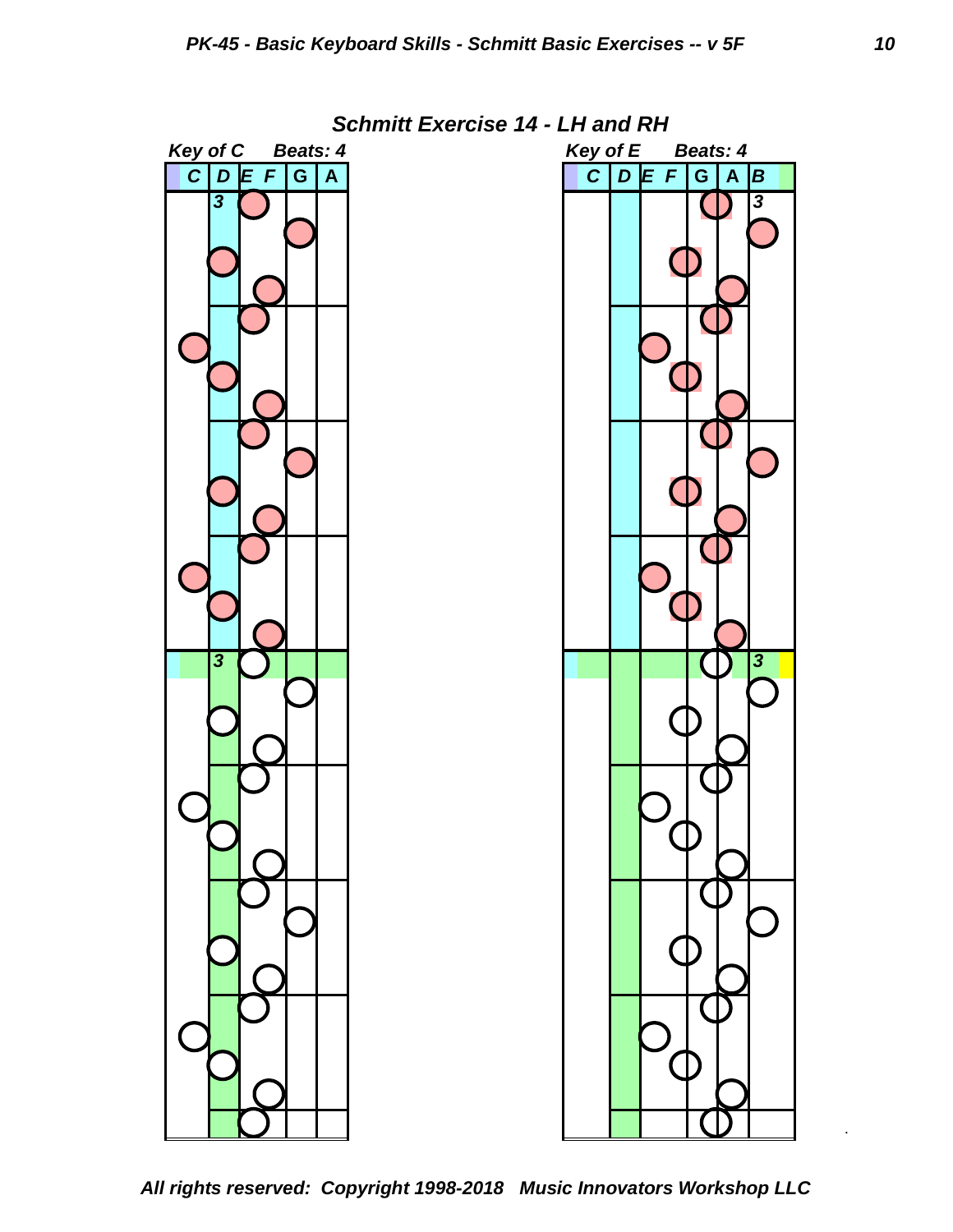

*All rights reserved: Copyright 1998-2018 Music Innovators Workshop LLC*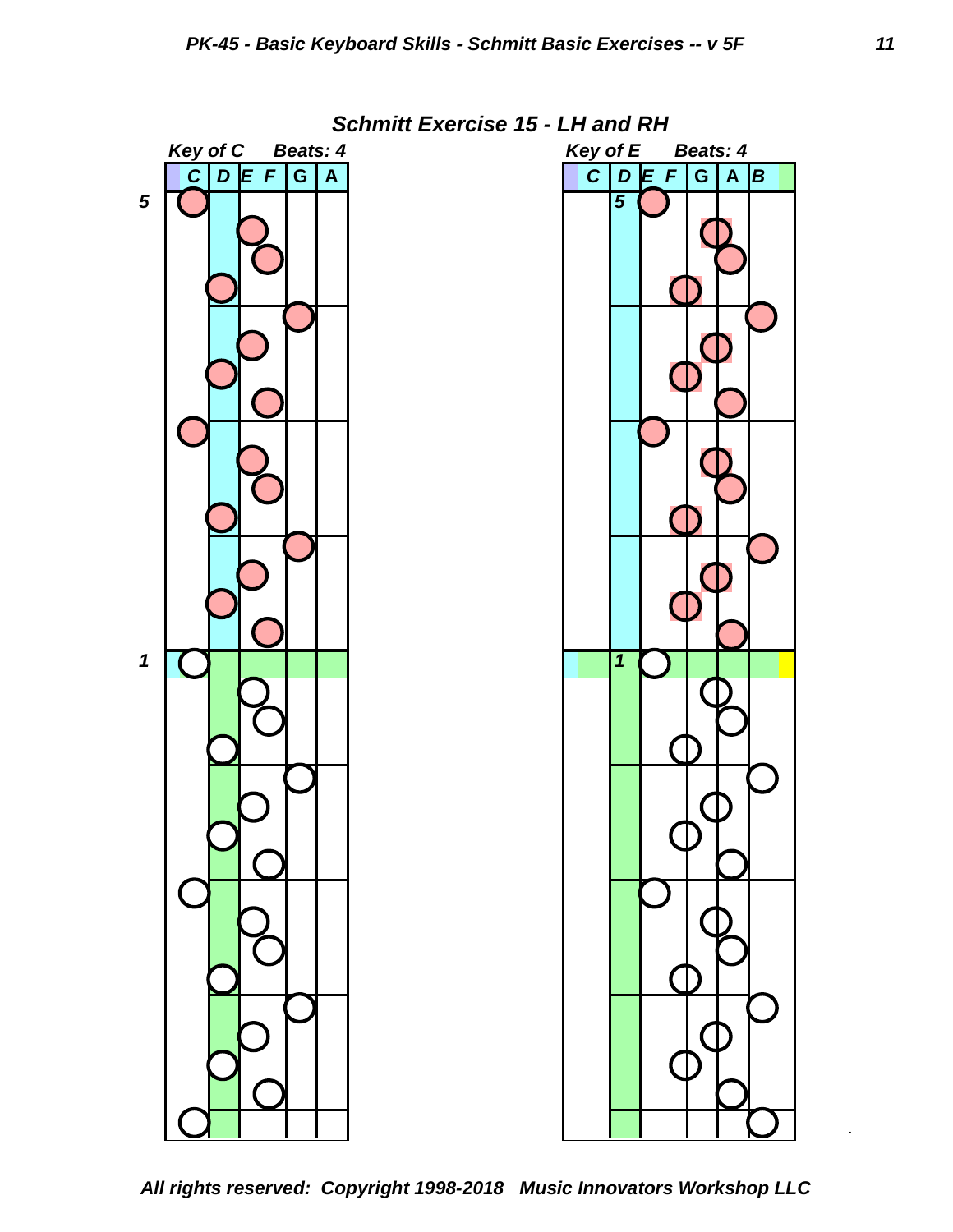

 *Schmitt Exercise 17 - L and R*

*All rights reserved: Copyright 1998-2018 Music Innovators Workshop LLC*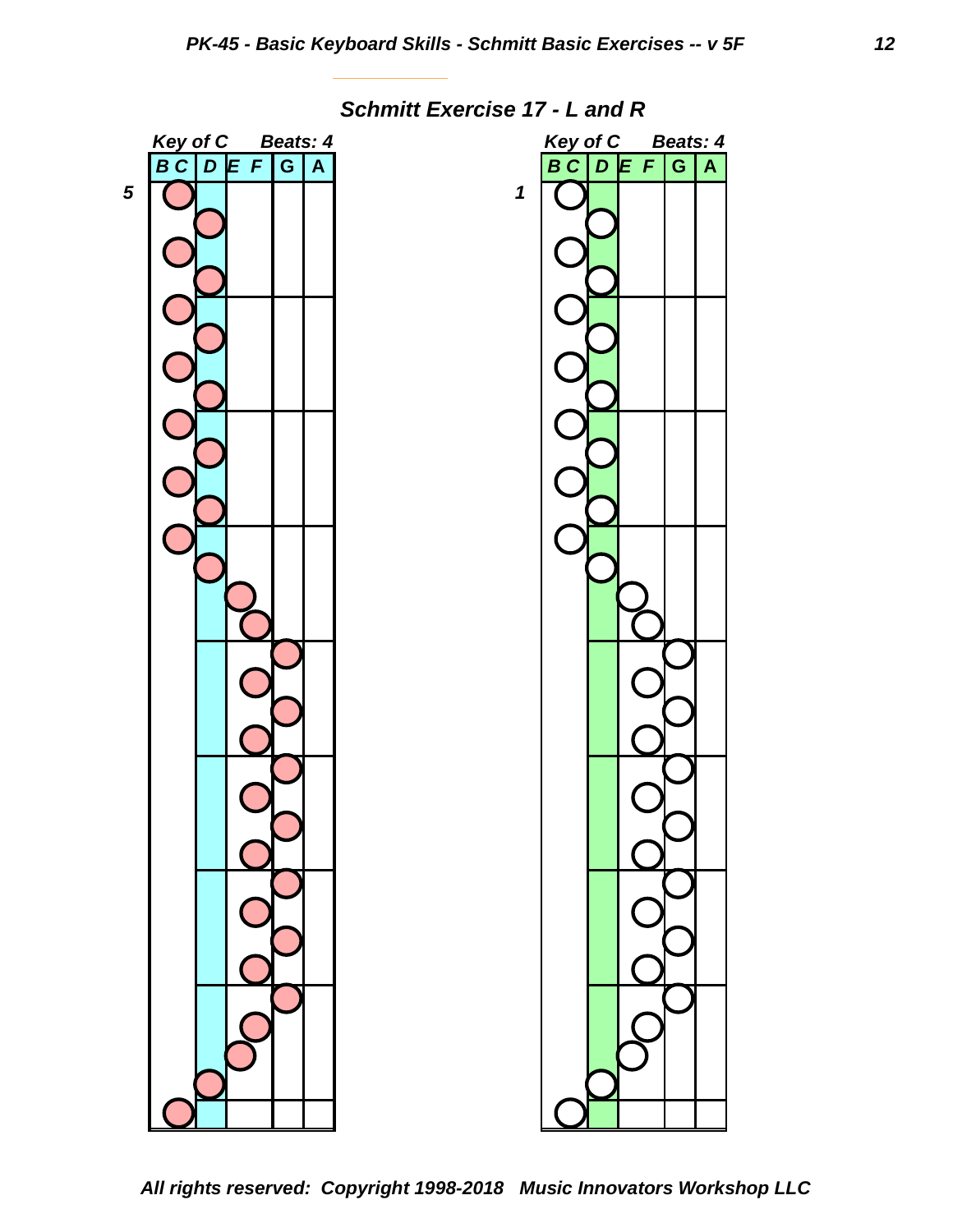

 *Schmitt Exercise 18 - L and R*

*All rights reserved: Copyright 1998-2018 Music Innovators Workshop LLC*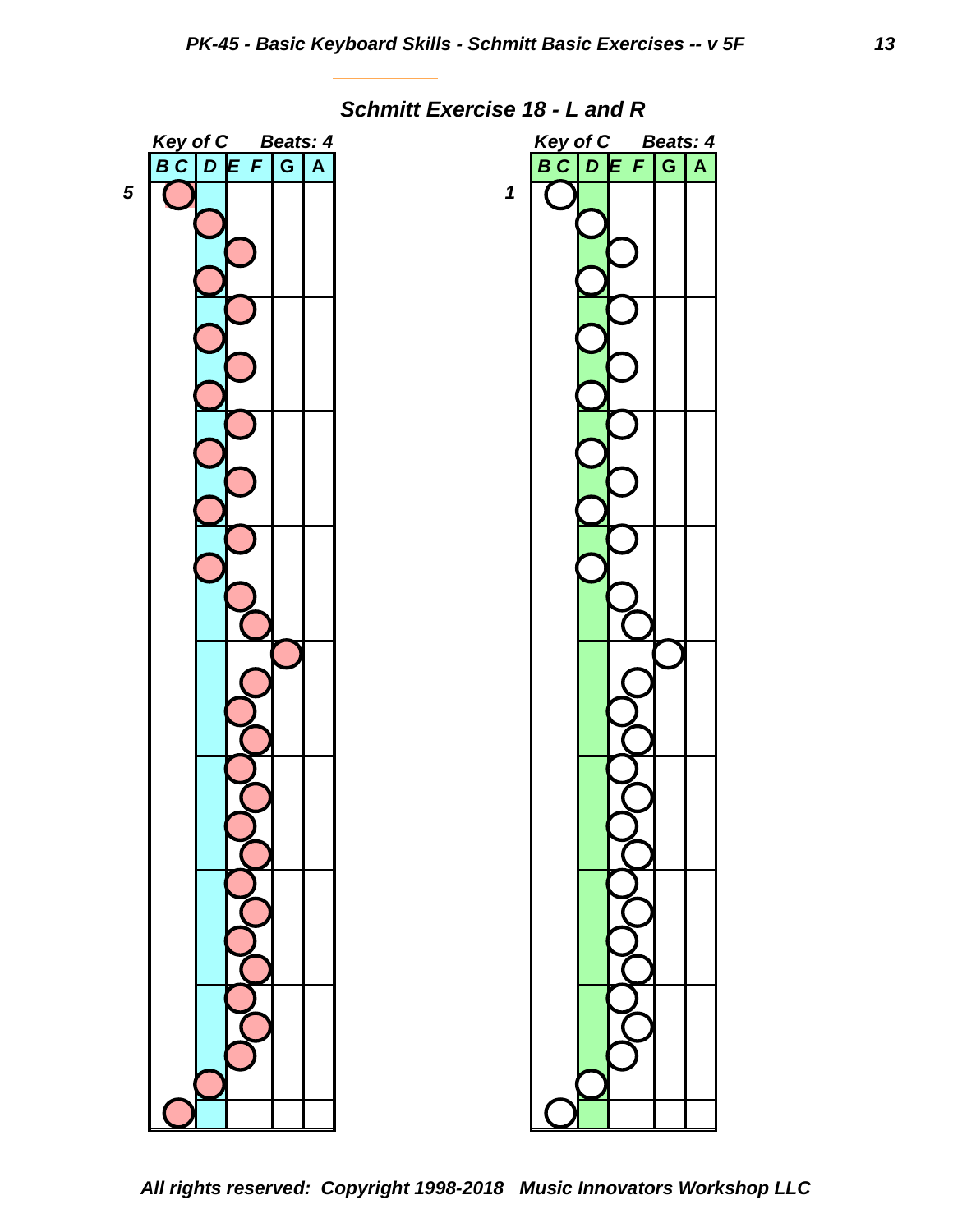

 *Schmitt Exercise 19 - L and R*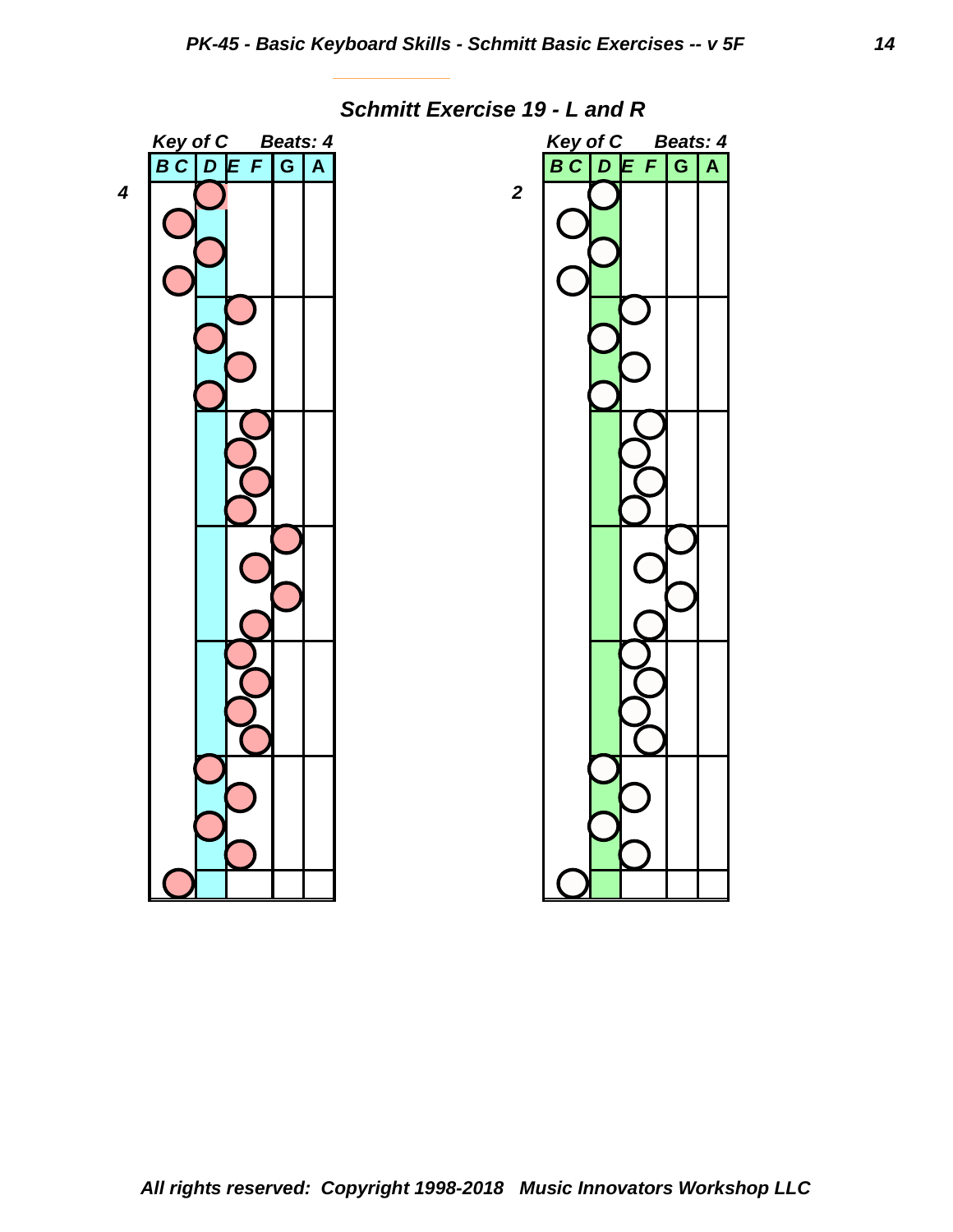*Schmitt Exercise 5 - Key of Db Schmitt Exercise 9* 





*All rights reserved: Copyright 1998-2018 Music Innovators Workshop LLC*